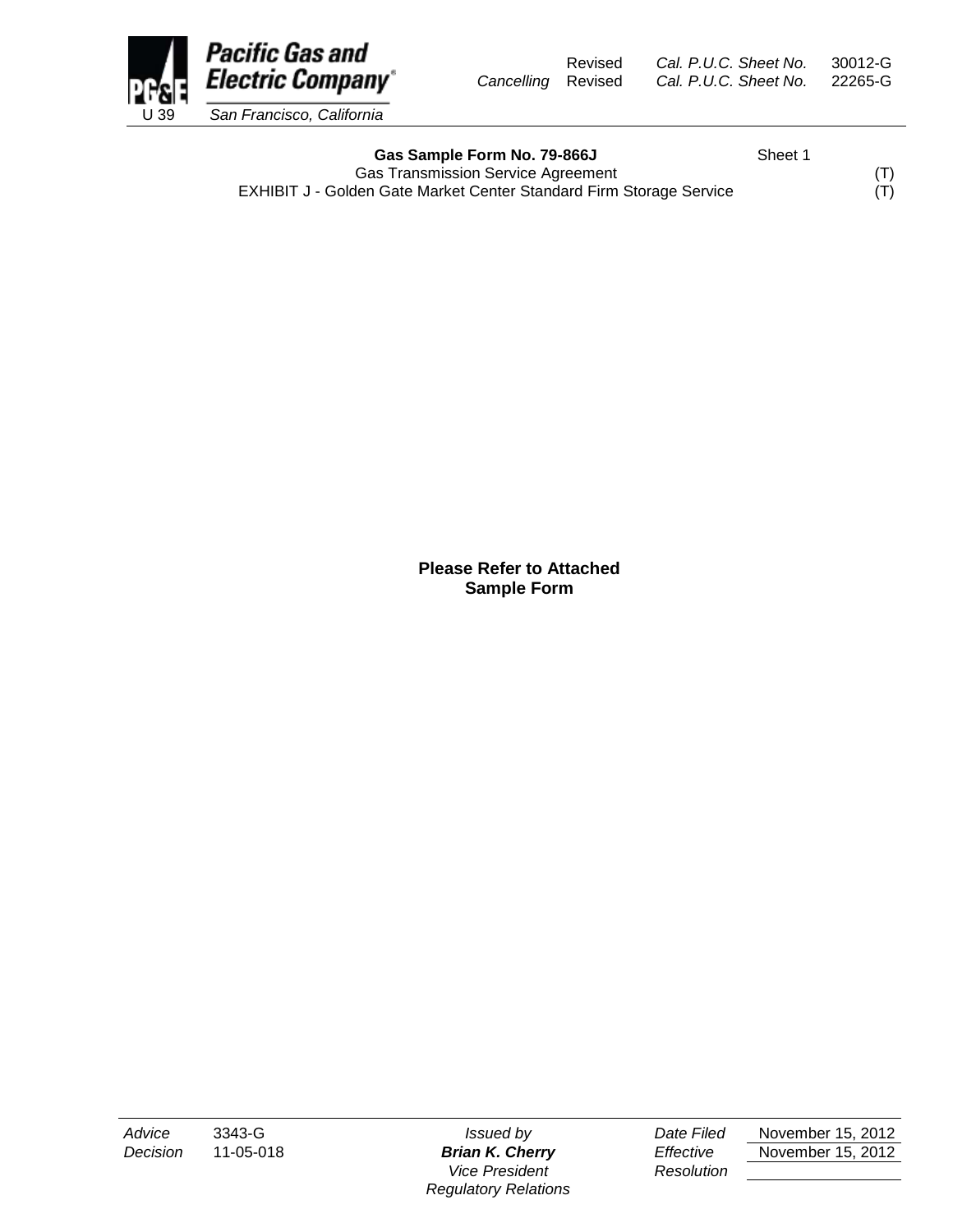EXHIBIT: GAS TRANSMISSION SERVICE AGREEMENT: CUSTOMER NAME:



## **GAS TRANSMISSION SERVICE AGREEMENT**

## **EXHIBIT J GOLDEN GATE MARKET CENTER STANDARD FIRM STORAGE SERVICE**

Customer must execute or previously have executed a currently effective Gas Transmission Service Agreement (GTSA) with PG&E before this Exhibit has any legal effect. Once executed, this Exhibit shall be made a part of and be subject to all terms and conditions of the GTSA executed by and between PG&E and Customer, and service hereunder shall be rendered in accordance with the terms of Schedule G-SFS – Standard Firm Storage Service, or superseding rate schedule(s), and all applicable PG&E gas Rules in effect during the term of this Exhibit.

APPLICABLE RATE SCHEDULE: G-SFS

 $\sf{TERM}:$   $\sf{to}$ 

CONTRACT INVENTORY:

Contract Inventory Quantity: \_\_\_\_\_\_\_\_\_\_\_\_\_\_\_\_\_\_\_\_\_\_\_Dth

WITHDRAWAL MONTHS BETWEEN APRIL 1 AND OCTOBER 31:

Customer chooses the three (3) calendar months specified below for firm withdrawal during the period of April 1 through October 31. The months do not have to be contiguous.

Month 1: \_\_\_\_\_\_\_\_\_\_\_\_\_\_\_\_\_\_\_ Month  $2$ : Month 3: \_\_\_\_\_\_\_\_\_\_\_\_\_\_\_\_\_\_\_

## RATES:

Customer shall pay PG&E the rates and charges applicable to services rendered pursuant to the applicable Rate Schedule identified above.

TRANSPORTATION:

Customer understands that this Exhibit applies only to the storage of natural gas. Customer must make separate arrangements for gas transportation services to and from PG&E storage facilities.

Automated Document – Preliminary Statement Part A Page **1** of **2**